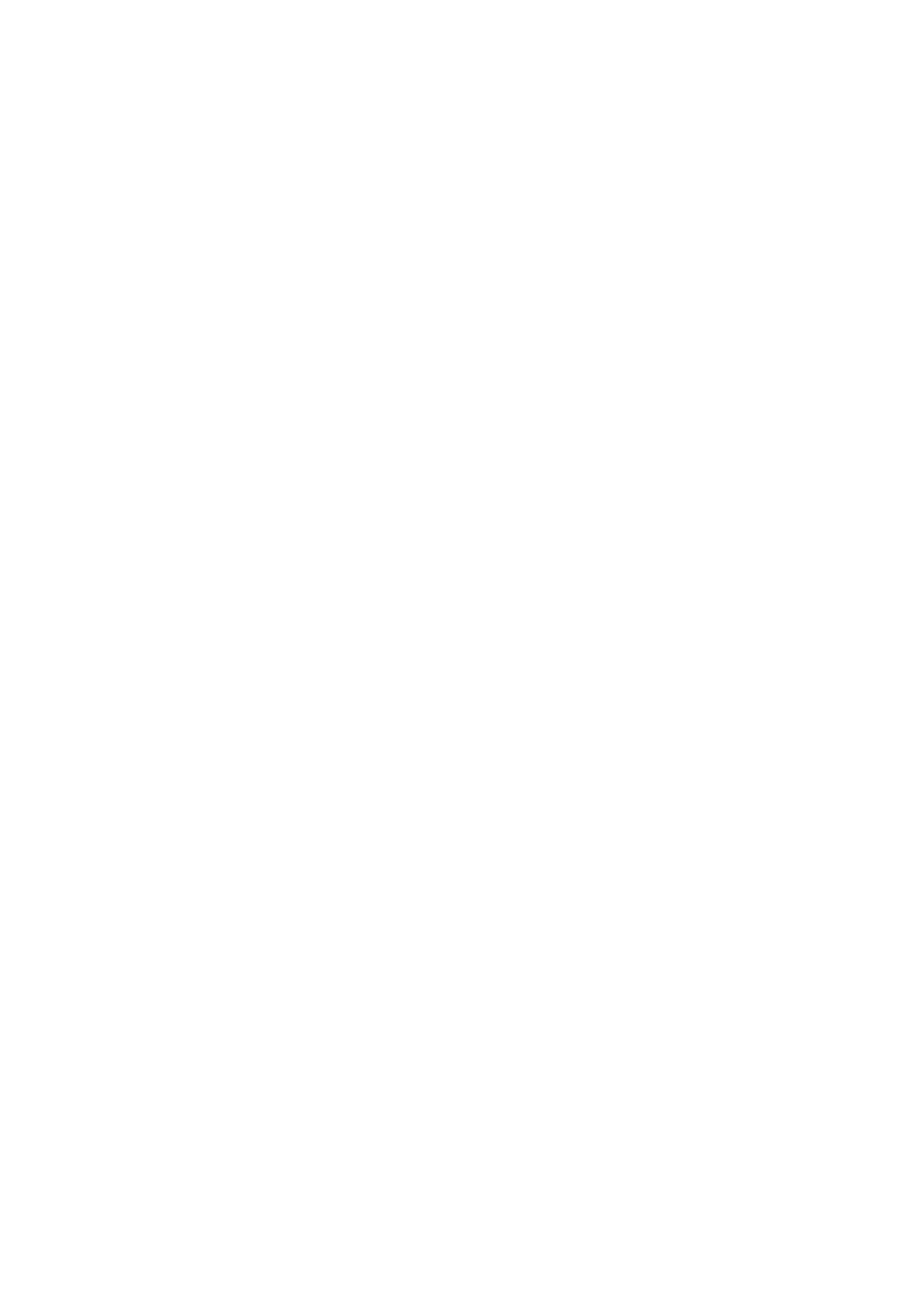# **The Thorium Fuel Cycle**

### **An independent assessment by the UK National Nuclear Laboratory**

The thorium fuel cycle presents an alternative option to the usual uraniumplutonium fuel cycle that has long been advocated and researched, but which has yet to be adopted on a commercial scale. In recent years, interest in the thorium fuel cycle has grown notably, with several commercial and research organisations looking to undertake assessments of thorium fuels for a variety of reasons.

This paper provides an independent review of the thorium fuel cycle by the UK National Nuclear Laboratory (NNL), highlighting the strengths and weaknesses of thorium, not just in the UK context, but globally.

NNL has many years experience of the nuclear fuel cycle and associated science and technology, including fuels, reactors and reprocessing. We are therefore in an ideal position to be able to independently assess and advise decision makers on both current and future fuel cycles such as thorium. The statements in this note are backed up by extensive experience of nuclear R&D and the nuclear industry worldwide, including thorium assessments and programmes in which NNL has been involved.

Monesth

Paul Howarth Managing Director National Nuclear Laboratory



**National Nuclear Laboratory**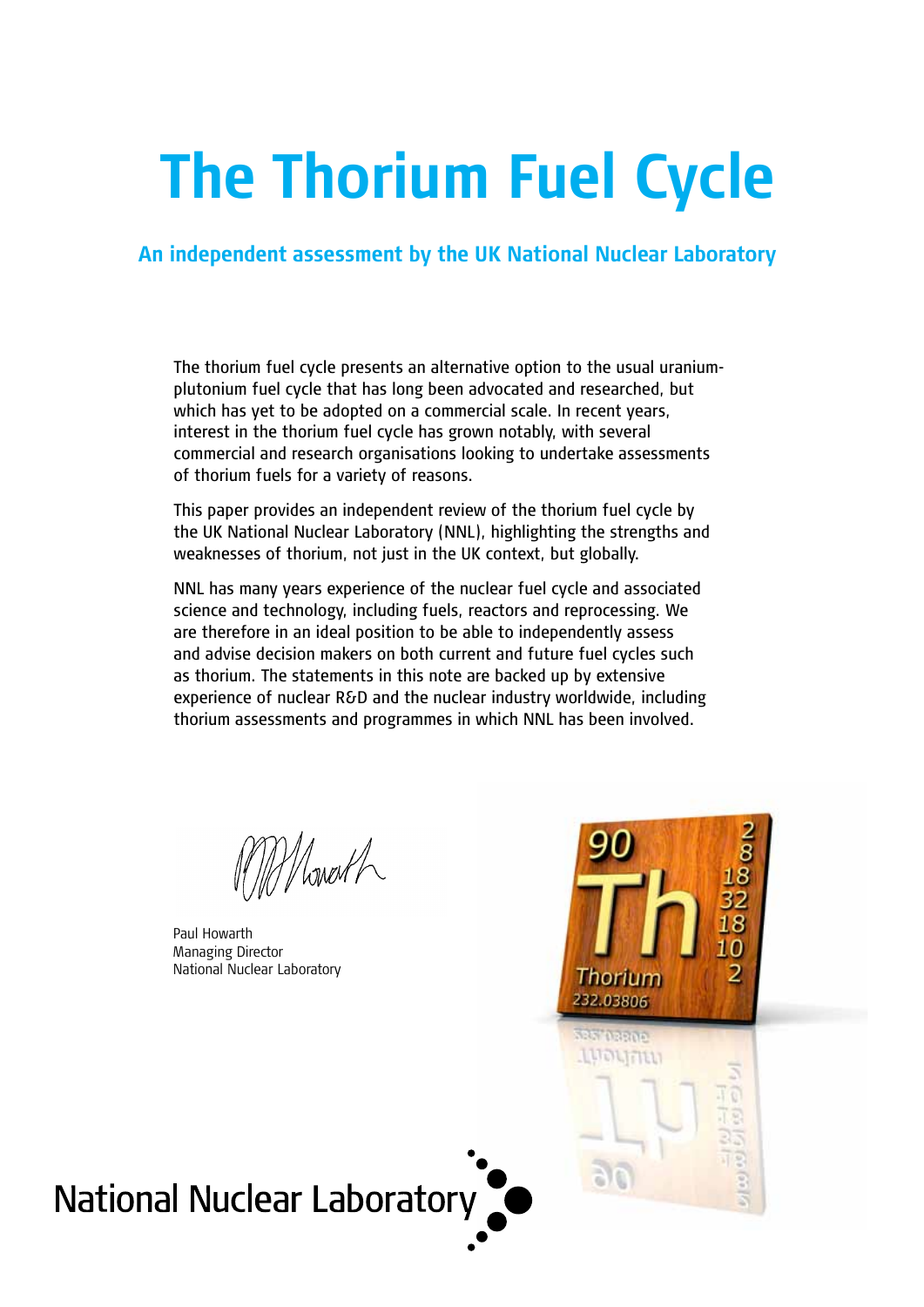## **Introduction**

The past 50 years of the nuclear industry has been dominated heavily by the uranium fuel cycle, virtually without exception other than for several test programmes. The uranium fuel cycle now represents a commercially demonstrated fuel route, deployed worldwide with all of the commercial power stations using uranium as its source of fuel. Therefore, any future alternative to this technically mature, proven, commercial fuel cycle would need to demonstrate clear notable benefits over the existing options in order for it to be adopted e.g., benefits associated with the technology, economics, safety and security, environmental performance, sustainability etc. This paper considers and evaluates the potential benefits that the thorium fuel cycle may offer as an alternative to the existing uranium fuel cycle by way of an independent, informed review based on NNL's many years of experience of current and future fuel cycles and associated technology.

Naturally occurring thorium consists entirely of Th-232, which is a fertile nuclide i.e. it does not undergo fission itself, but on capturing a neutron it is transformed to fissile U-233. In the same way for natural uranium, U-238 is a fertile nuclide which transforms to fissile Pu-239. However, because thorium does not have a naturally occurring fissile isotope (unlike natural uranium which contains U-235) the thorium fuel cycle needs another fissile material, either U-235 or Pu-239 to get started. In its simplest form of implementation, with a once-through fuel cycle, the thorium fuel cycle can be used to augment the useful energy output produced per tonne of uranium ore. However, with reprocessing of thorium fuel and recycle of the U-233, it is theoretically possible to achieve a breeding cycle in a thermal reactor. With the uranium/plutonium fuel cycle a thermal reactor breeder cycle is difficult to achieve.

The thorium fuel cycle is claimed to be advantageous in several respects, one of which is that it generates very low quantities of transuranic materials, including plutonium.This decreases the long term radiotoxicity burden after fission products have decayed. In particular, only very small quantities of plutonium are produced, which is often cited as a benefit in terms of increased proliferation resistance.

As stated above, several organisations and countries have expressed renewed interest in the thorium fuel cycle in recent times. For example, India is more strongly committed to developing the thorium fuel cycle than any other country with a long-established thorium R&D programme which includes plans to utilise thorium in future fast reactors following the breeding of plutonium in its Pressurised Heavy Water Reactors (PHWRs). India is presently further ahead than any other country in the development of the thorium fuel cycle, but even so the R&D has only progressed on a relatively small scale, with only about 1 tonne of thorium fuel having been irradiated in PHWRs to date. India's strong commitment to the thorium fuel cycle can be understood given the large indigenous reserves of thorium, the very ambitious nuclear expansion planned and the acute shortages of access to uranium ore and nuclear fuel that have in some instances adversely affected operations of its current plants. India was until recently prevented from accessing international nuclear technology, including uranium ore and fuel supply and was forced to develop its own technology. In most other countries, it has been difficult for thorium to become established in competition with uranium and especially so given the large amount of R&D that would be needed to provide the underpinning knowledge and experience that would put thorium on a par with uranium. However, because India's circumstances have been so different, thorium development has not been held back in the same way and thorium fits very well with India's goals of wanting to utilise their indigenous reserves and develop indigenous flagship technology.

Similarly, ThorEnergy in Norway has undertaken an extensive research effort and are promoting thorium fuels for use both in current reactors and future reactors, not for Norwegian reactors, but as a worldwide fuel resource. As with India, Norway's interest in thorium is because of the indigenous reserves and it is therefore clear why the level of investment and recent interest has been shown from ThorEnergy. They advocate using thorium fuels in Light Water Reactors (LWRs) and PHWRs as a pragmatic first step, even though these systems can only provide partial benefits compared with full U-233 recycle, such as that

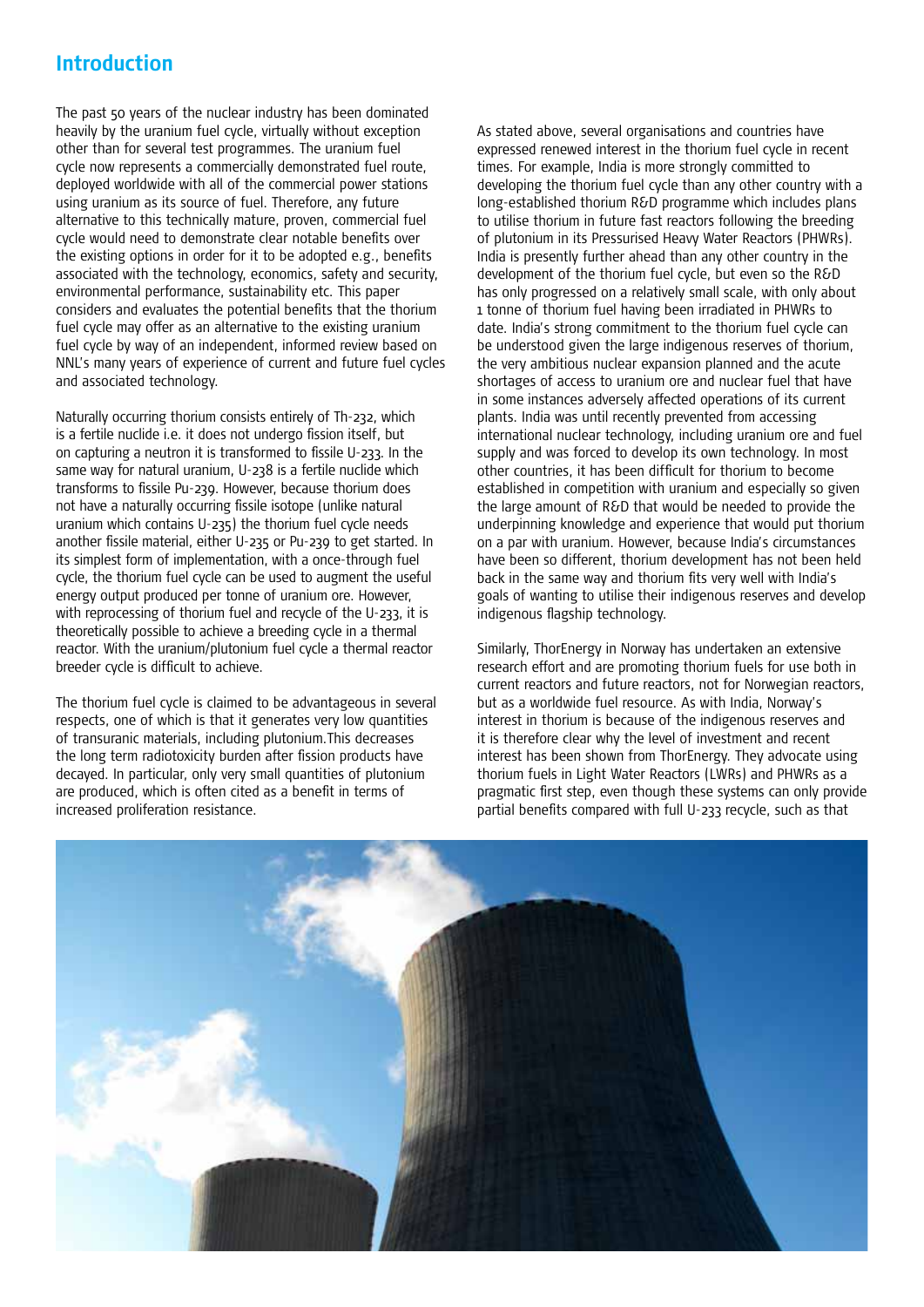proposed by India. ThorEnergy advocates using plutonium as the initial "seed" material (the fissile material used to generate the neutrons to enable breeding to take place in the fertile thorium) for LWRs, prior to U-233 becoming available at a later stage. The plutonium would be incorporated in Th-Pu MOX fuel. They argue that Th-Pu MOX is fundamentally very similar to U-Pu MOX fuel and therefore that the R&D requirements would be much less onerous than would be necessary for a more radical design change. Nevertheless, ThorEnergy recognise that the large R&D investment will still be required and the timescale to commercial readiness will be long.

There have been many other international thorium fuel studies, including several demonstration programmes in the Shippingport prototype Pressurised Water Reactor (PWR) and High Temperature Reactors (HTRs). However, these were not subsequently progressed to full commercial deployment. The main reason has been that thorium is competing with the uranium/plutonium fuel cycle which is already very mature. To progress to commercial deployment would demand major investments from fuel vendors and utilities. Such investment has yet to be justified by market conditions and there is no immediate prospect of change in the next ten years. Beyond that, however, the conditions may favour thorium if uranium ore prices increase and/or uranium reserves become more scarce.

In the event of thorium fuel cycles being adopted commercially in existing LWRs, the technology can be considered to be well understood, but not fully demonstrated. The historic experience in the Shippingport PWR cannot now be considered adequate to cover modern operating regimes and discharge burnups. Demonstration of thorium/U-233 fuels in commercial LWRs will therefore demand small scale testing in research reactors, followed by large scale tests in commercial reactors. Based on NNL's knowledge and experience of introducing new fuels into modern reactors, it is estimated that this is likely to take 10 to 15 years even with a concerted R&D effort and investment before the thorium fuel cycle could be established in current reactors and much longer for any future reactor systems. Therefore it is not envisaged that thorium fuel in LWRs will be established in the next decade, but could be feasible in the following ten years if the market conditions are conducive.

### **Assessment**

As a result of many years of previous experience of the thorium fuel cycle and associated science and technology including fuels, reactors and reprocessing, NNL has acquired a good working knowledge of the field, both from a research as well as an industrial delivery perspective. Based on that experience and knowledge of the nuclear industry, the following positions statements have been developed in order to guide future involvement and activities within the UK, as well as overseas and to assist the decision makers in industry and governments.

The following statements summarise that NNL position on the thorium fuel cycle.

#### **Reactor type**

In the foreseeable future (up to the next 20 years), the only realistic prospect for deploying thorium fuels on a commercial basis would be in existing and new build LWRs (e.g., AP1000 and EPR) or PHWRs (e.g., Candu reactors). Thorium fuel

**"It is estimated that it is likely to take 10 to 15 years of concerted R&D effort and investment before the Thorium fuel cycle could be established in current reactors and much longer for any future reactor systems"**

concepts which require first the construction of new reactor types (such as High Temperature Reactor (HTR), fast reactors and Accelerator Driven Systems (ADS)) are regarded as viable only in the much longer term (of the order of  $\Delta$ 0+ years minimum) as this is the length of time before these reactors are expected to be designed, built and reach commercial maturity. While there will be differences in detail between the performance of thorium fuels in LWRs and PHWRs due to the different irradiation times and environment, any benefits are considered roughly comparable. Although thorium fuels in LWRs have to date progressed to a later stage of development than in PHWRs, the LWR experience is now very dated and is less relevant to current and foreseeable future requirements. The lead times for LWR and PHWR implementation are therefore considered comparable. NNL's view is that significant R&D investment will still be required and the timescale to commercial readiness even in existing reactors will be long.

#### **Resource availability**

Based on recent OECD-Nuclear Energy Agency (NEA) and International Atomic Energy Agency (IAEA) estimates, there are some 100 years remaining of known uranium reserves at current consumption rates (and assuming the current modest level of recycle of uranium and plutonium). These reserves will provide the raw material for the fleets of LWRs (where the U-235 component is enriched) and PHWRs (using natural uranium) and as importantly, the uranium ore will also provide the fertile U-238 to allow the breeding of plutonium in fast reactors and ensure a closed sustainable plutonium fuel cycle in the longer term, if so required. The need to fully close the uranium-plutonium fuel cycle will be driven primarily by either a shortage in uranium ore (due to a substantial expansion in nuclear energy), or if the uranium prices increase substantially from their current market price. As such, in those countries that either have or can readily access uranium ore and fuels, there is no incentive to move to a thorium cycle either now (as the uranium ore exists at an economic price) or in the future as the closed uranium-plutonium fuel cycle will provide a sustainable option. In those countries such as India where uranium resource was limited, the use of the alternative thorium fuel cycle is understandable.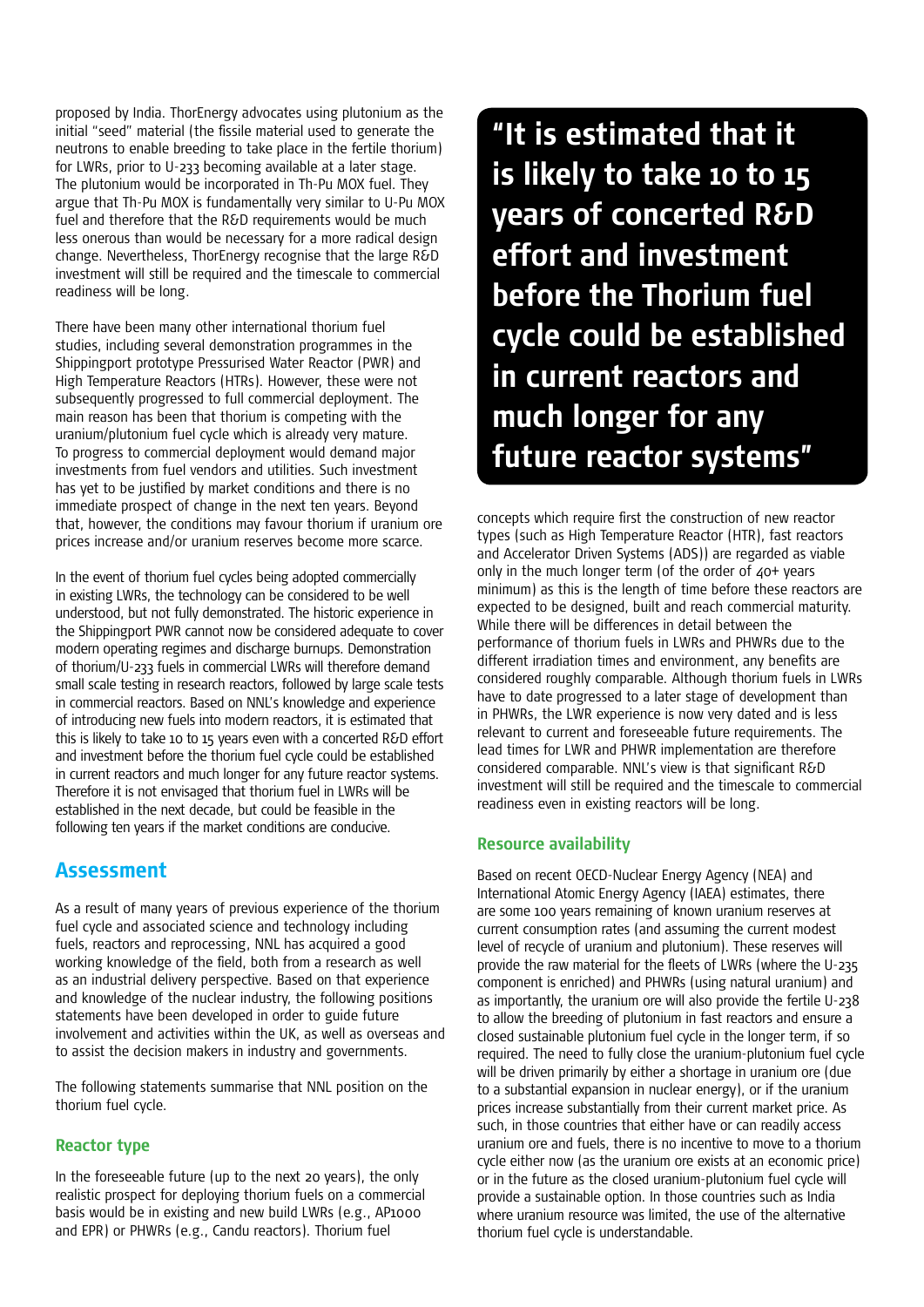While the thorium fuel cycle is theoretically capable of being self-sustainable, this is only achievable with full recycle. This would involve the implementation of THOREX reprocessing and a remote fabrication plant for the U-233 fuel due to the high gamma dose from the feed material, both of which present very large technological, commercial and risk barriers, each with a significant cost component.

The use of thorium in place of U-238 as a fertile material in a once-through fuel cycle is much less difficult technically, but only yields a very small benefit over the conventional U-Pu fuel cycle. For example it is estimated that the approach of using seed-blanket assemblies (the blanket being the surrounding fertile thorium material) in a once-through thorium cycle in PWRs, will only reduce uranium ore demand by 10%. This is considered too marginal to justify investment in the thorium cycle on its own.

For countries with large indigenous reserves of thorium (such as India), there is a strong incentive to develop the thorium fuel cycle in order to be strategically independent. For a country such as the UK, with neither thorium or uranium reserves, the incentive for thorium is much reduced, as in both cases it would remain dependent on overseas suppliers.

#### **Proliferation resistance**

Contrary to that which many proponents of thorium claim, U-233 should be regarded as posing a definite proliferation risk. For a thorium fuel cycle which falls short of a breeding cycle, uranium fuel would always be needed to supplement the fissile material and there will always be significant (though reduced) plutonium production.

NNL believes that U-233 should be regarded as posing a comparable level of proliferation risk to High Enriched Uranium (HEU) and comparable with the U-Pu fuel cycle at best; this view is consistent with the IAEA, who under the Convention on the Physical Protection of Nuclear Materials, categorise U-233 on the same basis as plutonium. Attempts to lower the fissile content of uranium by adding U-238 are considered to offer only weak protection, as the U-233 could be separated in a centrifuge cascade in the same way that U-235 is separated from U-238 in the standard uranium fuel cycle.



The argument that the high U-232 content would be selfprotecting are considered to be over-stated. NNL's view is that thorium systems are no more proliferation resistant than U-Pu systems though they may offer limited benefits in some circumstances.

#### **Economics**

NNL believes that while economic benefits are theoretically achievable by using thorium fuels, in current market conditions the position is marginal and insufficient to justify major investment.

There is only a very weak technical basis for claims that thorium concepts using seed-blanket PWR cores will be economically advantageous. The only exception is in a postulated market environment of restricted uranium ore availability and thus very high uranium prices. This is not considered very likely for the foreseeable future, given that economically recoverable uranium reserves are thought to be very price dependent and therefore if uranium prices were to increase, then more uranium would be available to the market.

#### **Radiotoxicity**

Claims that thorium fuels give a reduction in radiotoxicity are justified. However, caution is required because many such claims cite studies based on a self-sustaining thorium cycle in equilibrium. More realistic studies which take account of the effect of U-235 or Pu-239 seed fuels required to breed the U-233 suggest the benefits are more modest.

NNL's view is therefore that thorium fuel cycles are likely to offer modest reductions in radiotoxicity. It is considered that the realistic benefits are likely to be too marginal to justify investment in the thorium fuel cycle. However, the substantial reduction in radiotoxicity promised by a full thorium recycle does provide a significant incentive in the long term.

#### **Utility view**

NNL believes that LWR and PHWR utilities would be unlikely to invest in thorium fuels to the levels required under current market conditions. The potential savings that thorium fuels offer and other claimed benefits are insufficiently demonstrated and too marginal to justify the technical risk that the utility would be exposed to.

#### **Technology Readiness Level**

NNL has assessed the Technology Readiness Levels (TRLs) of the thorium fuel cycle. For all of the system options more work is needed at the fundamental level to established the basic knowledge and understanding.

Thorium reprocessing and waste management are poorly understood. The thorium fuel cycle cannot be considered to be mature in any area. Much of the fundamental knowledge requirements and experimental measurements at laboratory scale have a high degree of commonality for the different systems.

Generic R&D work is therefore a valuable starting point. R&D work at sub-industrial scale and commercial scale is required for all the systems, but will require substantial lead times to acquire and will necessarily be tied to major investments in developing specific systems.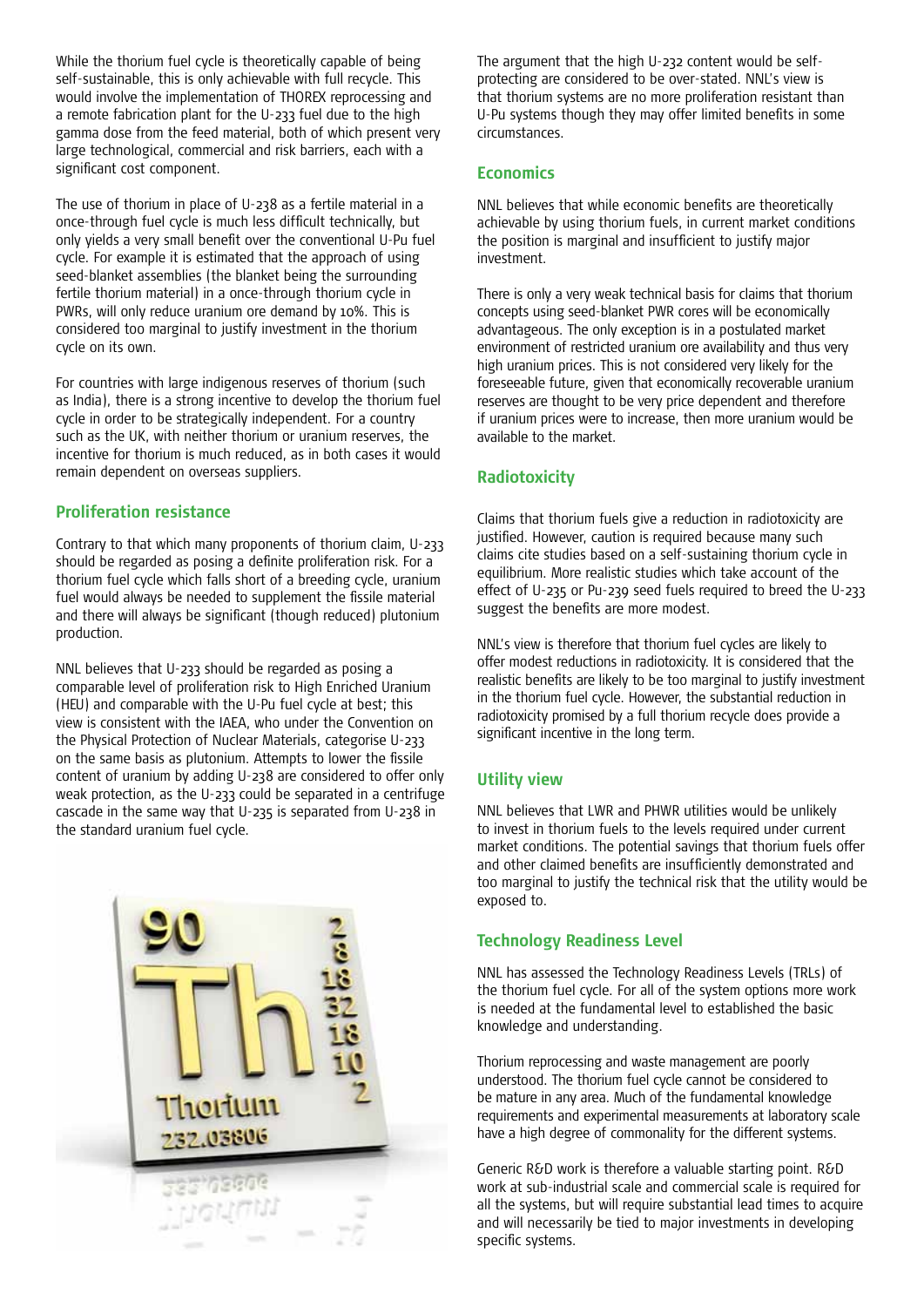#### **Accelerator Driven Systems**

This reactor concept (an example of which is the Accelerator Driven Thorium Reactor (ADTR)) involves the use of a proton beam to generate neutrons by striking a spallation target. These generated neutrons (about 20 per proton) are then used to irradiate the surrounding fuel. Although ADS is a very active research area in Europe for the transmutation of minor actinides, the justification arguments usually made in support of them are considered weak and technically unsupported. The practical difficulties are often underplayed in the research studies and they are considered a major barrier to commercial implementation.

The view is taken that ADS provides a solution to problems that are not acknowledged by utilities and are therefore irrelevant to power reactor operators in the decades ahead. Even those more mature technologies such as fast reactors and their associated fuel cycles are not considered as relevant for investment by the utilities.

To a large extent, R&D on ADS has been seen as a device for researchers to continue in the nuclear field even though some countries (e.g., Germany) specifically do not allow government funding of fission research. This calls for a cautious approach to assessing the claims made in favour of ADS in terms of the R&D requirements and commercial deployment. This caution is also reflected in the international programmes such as Generation IV or the Global Nuclear Energy Partnership where ADS technology was not even considered. As reflected in the Technology Readiness assessment, it is not only the reactor but also the associated fuel cycle that is immature, a fact often overlooked by advocates of ADS.

#### **UK Plutonium disposition**

Th-Pu MOX fuel for existing LWRs or PHWRs, as advocated by ThorEnergy, is of potential interest to the UK as a proposed option for disposition of plutonium.

Th-Pu MOX would present a higher level of technical risk than conventional U-Pu MOX which is now well demonstrated, but the timescales for any UK plutonium disposition programme might allow the necessary R&D to be carried out if the thorium option was to show sufficient benefit (e.g., in the level of plutonium destruction and resulting reduction in heat load etc) and there was the will to invest in the development programmes that would be required.

In the UK context, Th-Pu MOX would be used as a matrix for plutonium disposal that might be advantageous compared with conventional U-Pu MOX, if the long term stability of thorium as a disposal matrix can be confirmed. It may not, however, be the best strategic fit depending on the timescales to re-use the UK's plutonium and/or the potential need of the plutonium for a future fast reactor programme.

#### **Fuel performance**

The thermal and mechanical properties of ThO2 are very similar to those of UO2 and PuO2. Generally, the thermal and physical properties of ThO2 are favourable compared with UO2 and ThO2 is completely compatible as a substitute for UO2.

Though the thermal and mechanical properties of ThO2 are well known, there has only been limited experience of its use in LWRs. It will be necessary to demonstrate good irradiation performance at the commercial scale and this will likely take a prolonged period of time to achieve.

Starting from fabrication of a commercially-relevant mass of ThO2 fuel, which might take 1 or 2 years, the subsequent irradiation to full burnup would likely take 4 to 5 years. Subsequent postirradiation examination might take another 1 to 2 years, so the overall timescale will be of the order of ~10 years. In practice, a gradual ramp-up to commercial scale loading might be necessary, leading to a more realistic timescale of about 15 years for commercial demonstration. This is comparable to the timescale that was required to commercialise MOX in LWRs.

Each prospective fuel vendor will need to be able to demonstrate that its knowledge of ThO2 fuel behaviour is sufficient to allow accurate modelling with its fuel behaviour code. To an extent, each fuel vendor will need to be able to cite irradiation experience with fuel fabricated with its own process and so the data generated will be proprietary.

## **Summary**

NNL believes that the thorium fuel cycle does not currently have a role to play in the UK context, other than its potential application for plutonium management in the medium to long term and depending on the indigenous thorium reserves, is likely to have only a limited role internationally for some years ahead. The technology is innovative, although technically immature and currently not of interest to the utilities, representing significant financial investment and risk without notable benefits. In many cases, the benefits of the thorium fuel cycle have been over-stated.

Nevertheless, the thorium fuel cycle does offer exciting prospects for R&D needs, with investment and development required across the entire fuel cycle including fuel properties, performance and fabrication, reactor safety and performance and reprocessing technology. In the event that future reactors are chosen as the way forward for thorium utilisation (such as a HTR, fast reactor or ADS), then additional investment will also be required to design, license and construct that new technology. Any investor needs to be cognisant of the immaturity and therefore risk associated with such an undertaking as well as the level of investment needed at each and every process/stage in this entirely new fuel cycle.

**"The thorium fuel cycle does not currently have a role to play in the UK context, other than its potential application for plutonium management in the longer term"**